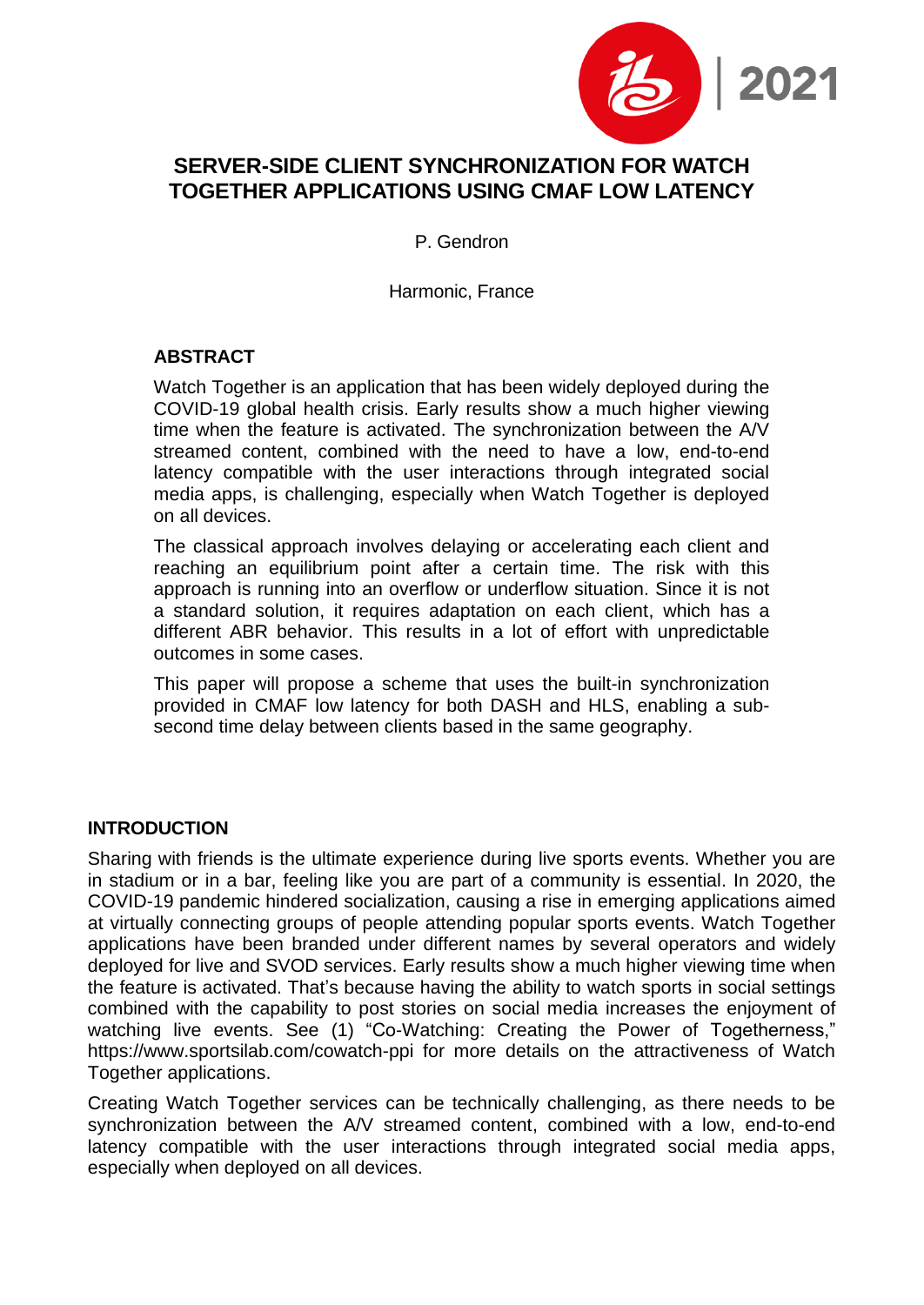

The classical approach involves delaying or accelerating each client and reaching an equilibrium point after a certain time. The risk with this approach is running into an overflow or underflow situation. The first emerging solutions are all proprietary, not relying on standardized approaches, and generally require adaptation on each OTT client, which has a different ABR behavior. This results in a significant effort to integrate the solution into the various client platforms and players that the service provider is targeting, with unpredictable outcomes in some cases. When more than a few clients need to interact, guaranteeing full synchronization is challenging. The synchronization function will require dedicated servers that will financially impact service profitability.

This paper will first describe the concept and building blocks of a generic Watch Together application. Then it will describe the state of the art for currently deployed services and conclude with a proposed scheme that uses the built-in synchronization provided in CMAF (2) low latency for both DASH (3) and HLS (4), enabling a sub-second time delay between clients based in the same geography. The results are based on testing performed on various CMAF low-latency clients in both HLS and DASH modes.

### **WATCH TOGETHER CONCEPT AND GENERIC ARCHITECTURE**

### **Watch Together Application Concept**

While Watch Together services may have different commercial names and different implementations for live content and VOD assets, they generally have a few similarities:

- A group of people wants to see a program as if they were co-located (or as if they were really in the stadium for a sports event) and socialize about it while they are watching
- This can apply to live events and pre-recorded content available on the service provider's back-end (i.e., typically a VOD asset)
- The viewing is possible on a wide range of devices and not limited to a brand or a streaming protocol. Viewing can be done from any location where the streaming service is available (we will assume the location is in the same country).
- As socializing is an important part of the experience, the Watch Together application should not only provide the program video content but also offer viewers an easy way to interact with the group. This can be a simple message chat box or something smarter with the capability to have multi-user video chat.
- The construction of the watching group should be easy and dynamic, allowing lastminute scheduling and the addition of new participants even during the event. Users should be able to start a watching session and invite friends to join in using a link distributed by the organizer.
- To ensure a smooth experience and a way to socialize in real time, as if the users were co-located, the system should ensure that all the players from the different users are aligned in time. Frame accuracy is not required but the inter-device delay should be kept under one to two seconds.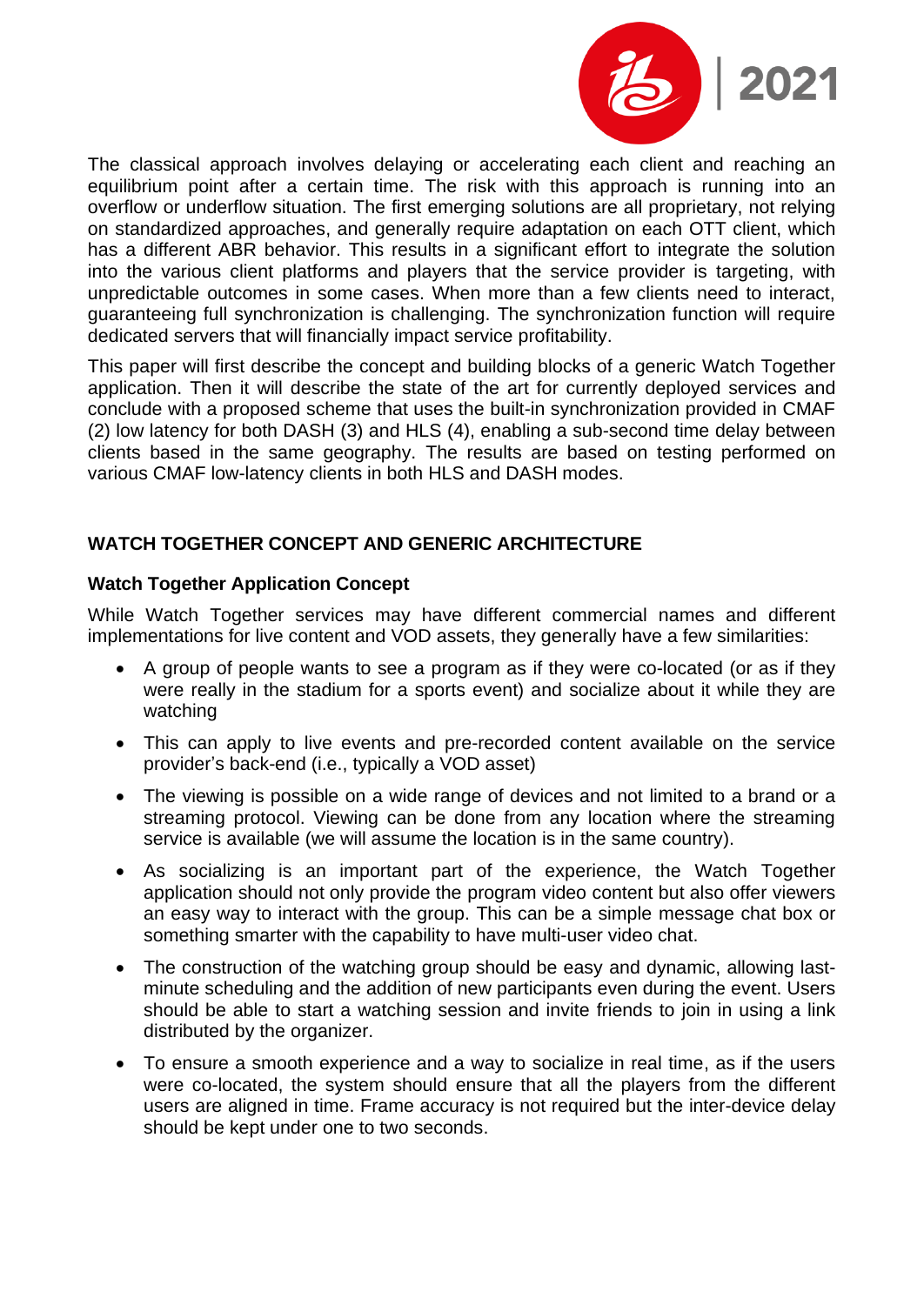

The two categories of content that can be watched together have some requirement differences:

- For VOD content, the delivery latency is not critical (startup time is much more critical for a better user experience) so the synchronization between players is the only dimension to consider.
- For live events, it is well understood that sports are the main category of events driving the needs of Watch Together experiences. For sports, it is well known that the viewing experience can be ruined by the lower latency of social networks or concurrent delivery path of cable services. Therefore, OTT video streaming services are now moving to low-latency delivery as the major streaming protocols, HLS and DASH, both offer a low-latency extension in their protocol. The consequence is that the synchronization between the different players shall be within the same one-totwo second range but should also be done with a short end-to-end latency.

### **Watch Together Applications Architecture**

Although they can be built with different approaches, the Watch Together applications need to have various building blocks to offer the service, as shown in Figure 1.



Figure 1 - Watch together high-level architecture

### **Video Channel Preparation**

The A/V transcoder and OTT packager/origin building blocks are regular OTT service elements. They should make available the content to the players using the popular streaming formats, HLS and DASH. There is nothing specific in this part of the workflow except that for sports applications, low-latency delivery enables a better user experience. This point will be covered in the section related to CMAF-based delivery.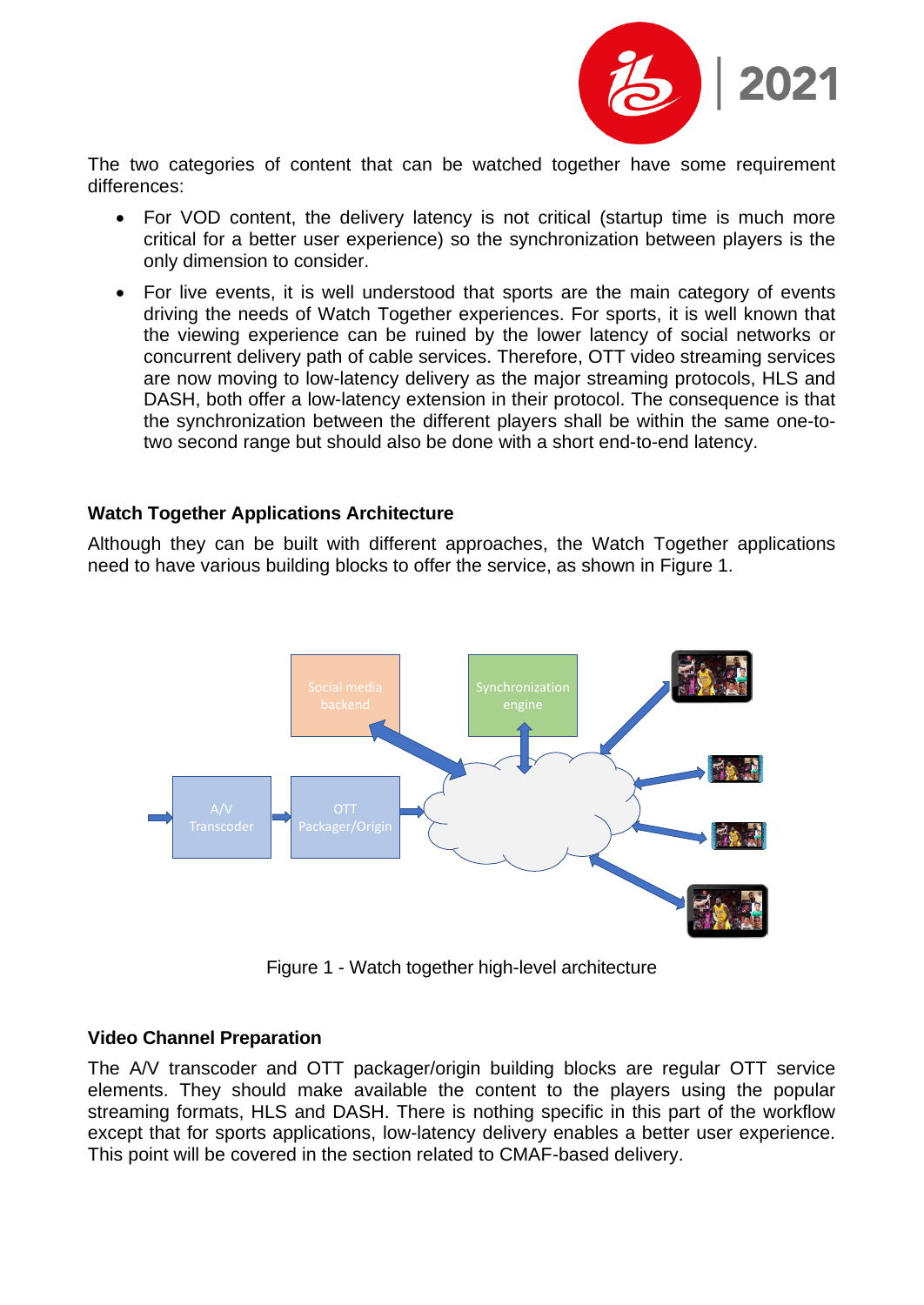

#### **Social Media Backend**

As mentioned before, socializing with friends while watching a sports event, a TV show or a series is an activity that's in high demand. This covers mostly SMS, the chat and video chat applications. As one can expect, these demands are greater with younger audiences.

Therefore, the Watch Together application should have or be connected to a social network architecture. As this is usually linked to the service CMS, the backend can be dedicated to the Watch Together application.

#### **Synchronization Engine**

As reported in (1), *"anyone who has ever tried to watch a game with friends or family using FaceTime or Skype knows that video synchronization is the biggest technical challenge to a co-watching experience*."

The Watch Together architecture should therefore have a mechanism that ensures all users are on the same point in the media timeline. The next sections of the paper will develop the root causes why this is not intrinsic to OTT content distribution, as opposed to a broadcast distribution. This synchronization engine should be reliable enough to support the diversity of networking conditions affecting the different users of the group, keeping in mind that these conditions can evolve during the session (e.g., some users can be on wireless home access or even on mobile networks). The synchronization should have mechanism to dynamically adapt to any drift a player can be exposed to.

A 2018 report said that 63% of sports fans were reluctant to renew subscriptions to a streaming platform because of buffering and quality issues. This shows that the networks are not yet perfect and adding a co-watching experience on top of classical video distribution requires even better end-to-end control over the delivery.

### **Player Application**

The player application installed on the device should manage two main flows:

- The main audio/video stream delivered in HLS or DASH.
- The social media stream that is delivered typically using WebRTC (5) for the video chat part.

The main player part should be driven by either an overlay process controlled by the synchronization engine or from the stream to properly decode and display the content in such a way to ensure synchronization with the other players.

The social media part of the application should provide a state-of-the-art method to communicate instantaneously, with no noticeable delays to enable live group interaction. The expected level of performance is on par with using WhatsApp or any other messaging application, but it is integrated in a single application.

The player may also have a mechanism to properly balance the bandwidth allocation between the video (main channel) stream and the social media feeds, with possibly a degraded mode where in the case of bandwidth limitation the main channel will be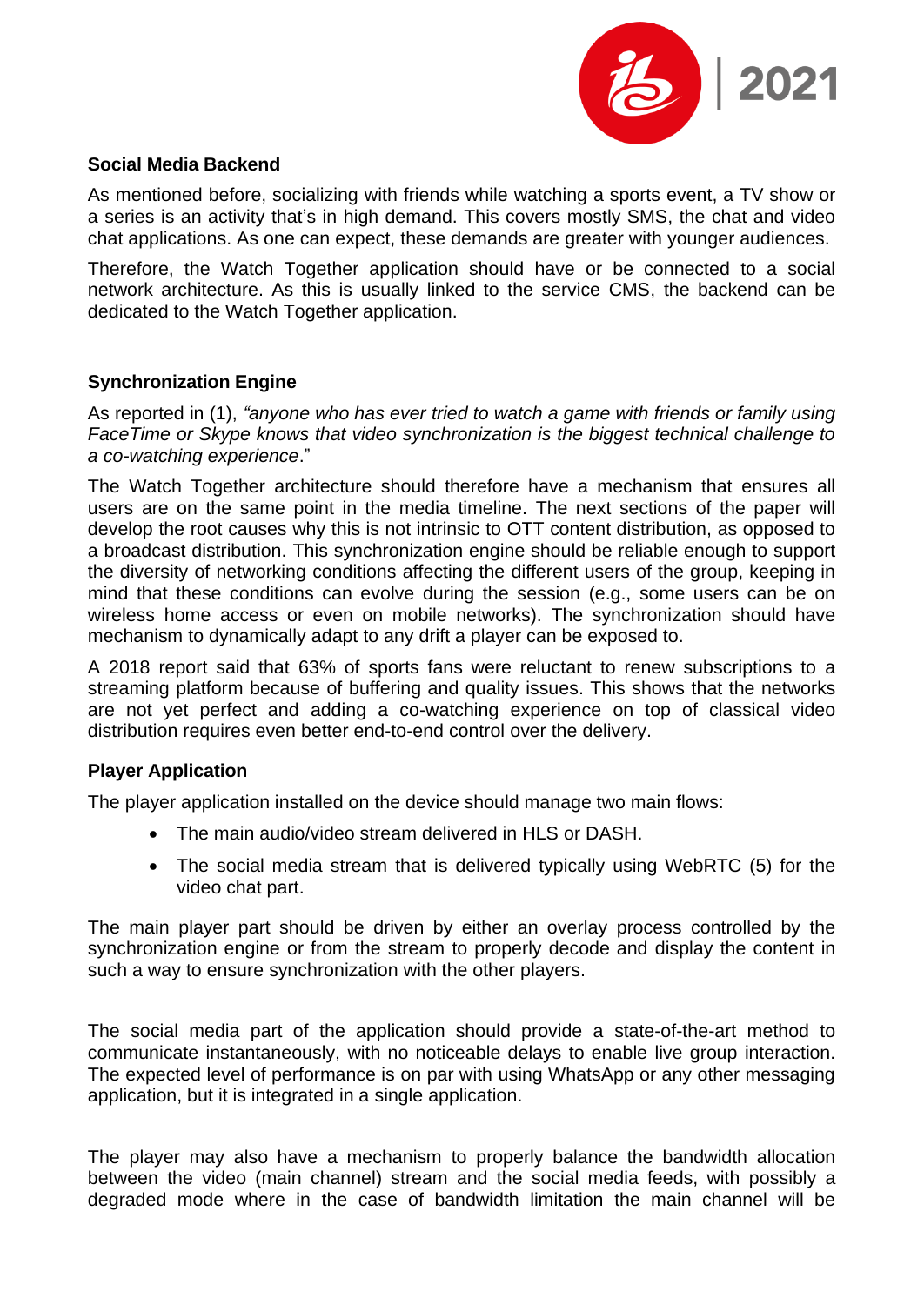

privileged and the quality of the social media feed may be reduced or even fall into a degraded mode (i.e., no social video feed, just a text chat).

### **STATE OF THE ART OF WATCH TOGETHER APPLICATIONS**

### **Existing Services**

Several new services have popped up in the last year as the first generation of applications became mature enough for production. Their creation was also driven by the new needs shaped by the pandemic and stay-at-home orders.

Figure 2 is a sample of major services providing a Watch Together feature either for live or VOD on different types of client platforms.



Figure 2 - Major Watch Together services

These offerings rely on different vendor technologies that have been developed. Nevertheless, there are some commonalities between them that will be examined in this section, which will also define the current state of the art.

Watch Together applications target either VOD, live or both. Synchronizing different viewers on a live stream is different from synchronizing everyone on a viewing session for a VOD asset, which is fully available on a server. Therefore, the technology could be different.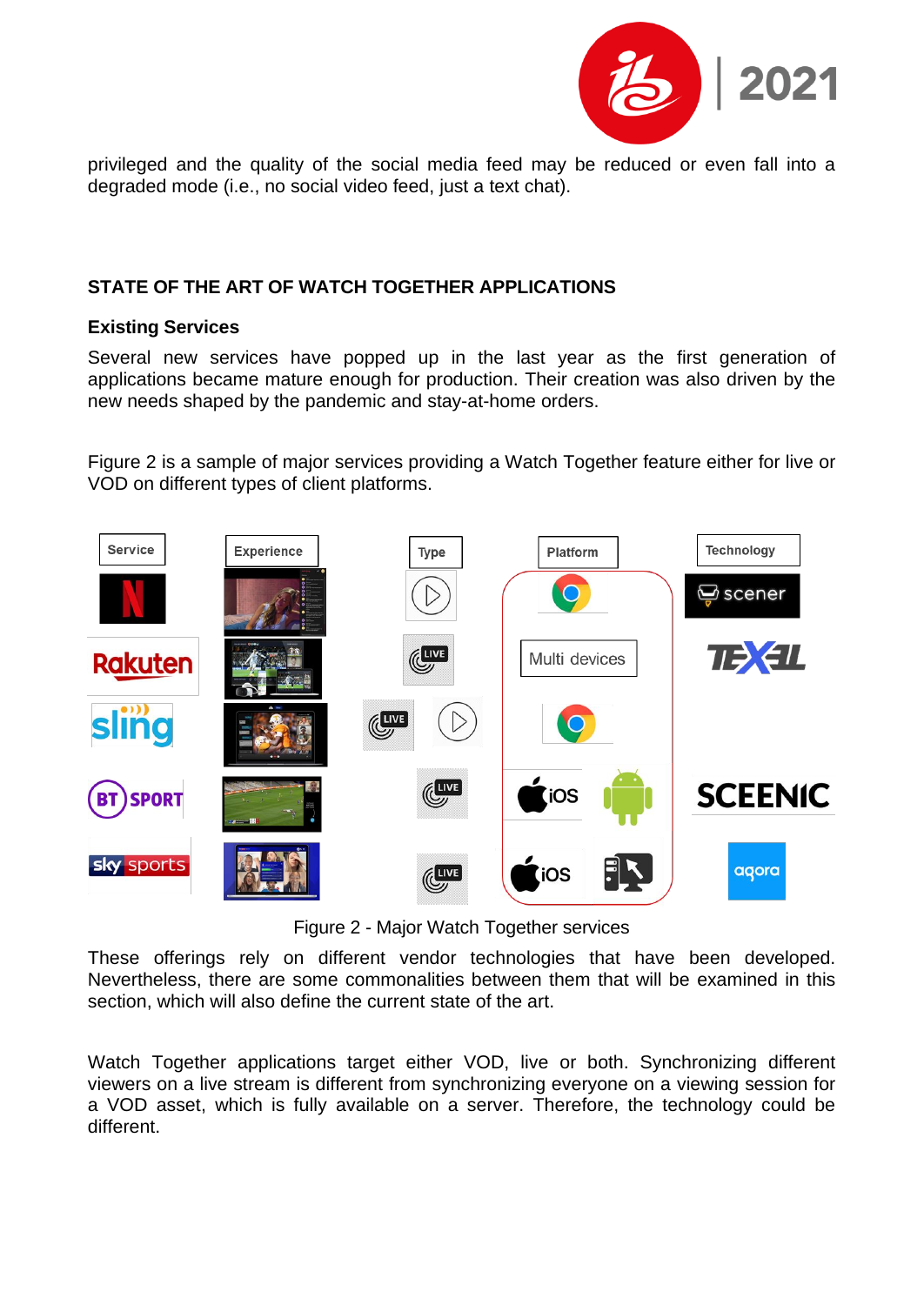

The current applications all rely, for the main audio/video feed synchronization, on an overlay synchronization protocol. As a result, there is a need to make a specific, devicedependant integration, at least per device families. This aspect explains that for these firstgeneration services, a limited set of devices and platforms are offering the services. It is well known that integration of non-standard mechanisms or protocols can be very long, painful and require endless work as new platforms and devices enter the mix over time.

We will now quickly go into the main concepts used for the player synchronization in these first-generation applications.

## **Current Concepts Used to Synchronize the Players**

The first generation of Watch Together applications work with two types of approaches:

- Group locked on a master player
- Group locked on a central point computing a weighted average of delays that each player needs to add to the live edge

Both approaches assume that to synchronize the different users the players need to have a variable playing rate to follow a target by playing faster or slower than nominal speed. This classical approach involves delaying or accelerating each client and reaching an equilibrium point after a certain time. The risk with this approach is running into an overflow or underflow situation. Since it is not a standard solution, it requires adaptation on each client, which has a different ABR behavior. This results in a lot of effort with unpredictable outcomes in some cases. When more than a few clients need to interact, guaranteeing full synchronization is challenging, especially when each client belongs to a different family of players.

The first approach where the group needs to be locked to a master player assumes that this master (usually the first member of the watch party) has a reliable enough connection to be online and reachable to each of the other players at any time. Indeed, the synchronization is made at the startup or when a new user joins the watch party, but it needs to be monitored over time, as any network glitch experienced by any user can affect the synchronization of the group.

The second approach makes use of the synchronization engine located in the cloud or server side to define the nominal live edge all the players should align to. This approach is more reliable in that it doesn't rely on one of the watch party member players. Rather it requires an overlayed synchronization protocol between this central point and any of the players.

The current deployed services based on one of these approaches shows a synchronization error between the players of about three to four seconds at the worst, and a few hundred milliseconds for the best-case scenario. This means that regardless of the potential additional latency these systems may add to the live edge, and the players can still be up to three to four seconds off or even completely out of sync in the case of network problems, which can be problematic for live sport events.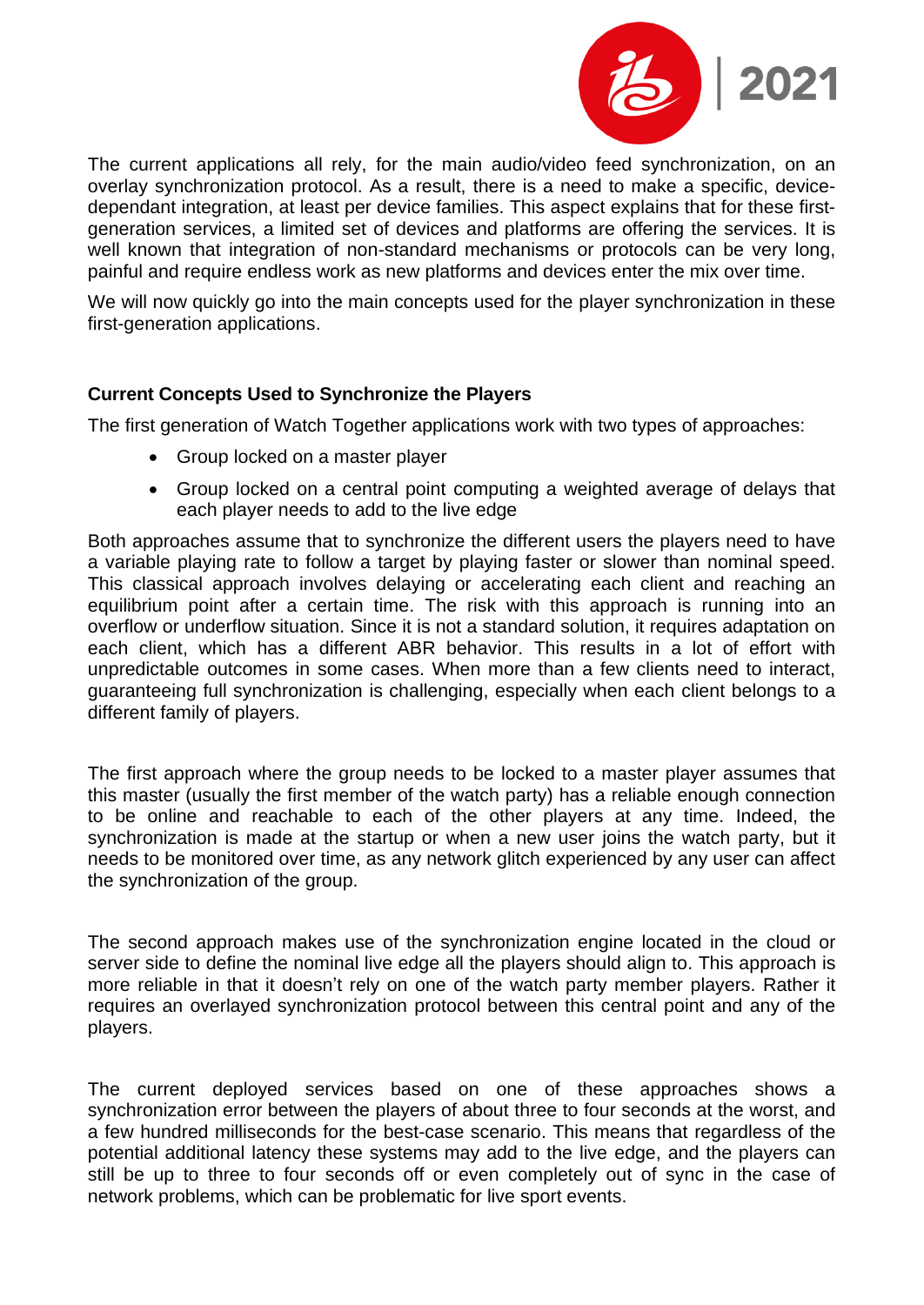

Many of these applications, not built with the low-latency approach are offering relative synchronization but with a latency up to 30 seconds compared with the live broadcast. This can cause frustration when social networks not attached to this application offer live information much faster.

### **EMBRACING THE POTENTIAL OF CMAF-BASED LOW-LATENCY STREAMING STANDARDS**

This section will describe how CMAF can be utilized to achieve better performance and simplify the construction of a Watch Together system. We will first briefly review the way latency is managed with regular DASH and HLS and see to what extent it clarifies the current Watch Together synchronization situation (state of the art described previously). Then we will describe the elements that can be used in the CMAF low-latency toolbox to achieve natural synchronization between the different players.

### **Latency Management in Regular DASH and HLS Delivery**

OTT streaming is based on two major delivery formats, HLS and DASH, which are characterized by a delivery latency in the range of 10 to 30 seconds. OTT latency is much more than what a traditional broadcast (i.e., cable, satellite or terrestrial) offers (usually in the range to three to eight seconds from acquisition of signal to display). The significant difference in latency is due to there being a totally different way to deliver the content to users. For broadcast applications, a transport stream is sent over the air, and the player needs to tune to the stream to demodulate/decode the signal.

Compared with broadcast, OTT systems make available a set of files that the player should retrieve, creating requests (usually using HTTP protocol over an IP network). To make these requests the players need to be informed of the new resource (i.e., the new segment) availability, download the resource, and then put it in a buffer before starting the decoding process. This difference in approach explains why, combined with smart buffer management (required by delivery over the open internet), it cannot have the same guarantee as delivery over a dedicated, managed network.

As the primary and initial usage of both HLS and DASH was mostly targeting VOD, the latency has not been addressed as a critical parameter, and this was not a topic of differentiation between the players. The result is that most regular OTT services currently deliver quite large latency compared with the live stream, but what's even worse (for an application like Watch Together) is this latency has a lot of variation from one player to another.

Different methods to address the ABR strategy and associated buffer management, identified as the main problem, have been developed as proprietary solutions by player vendors. **This is not under the service provider's control and therefore a variety of latency can be experienced by subscribers depending on the player/platform they use**.

Latency variation can occur in traditional OTT delivery because players may have different strategies to address the start of the session. As shown in [Figure 3,](#page-7-0) a user hits the play button during a segment having several key frames. These different player strategies to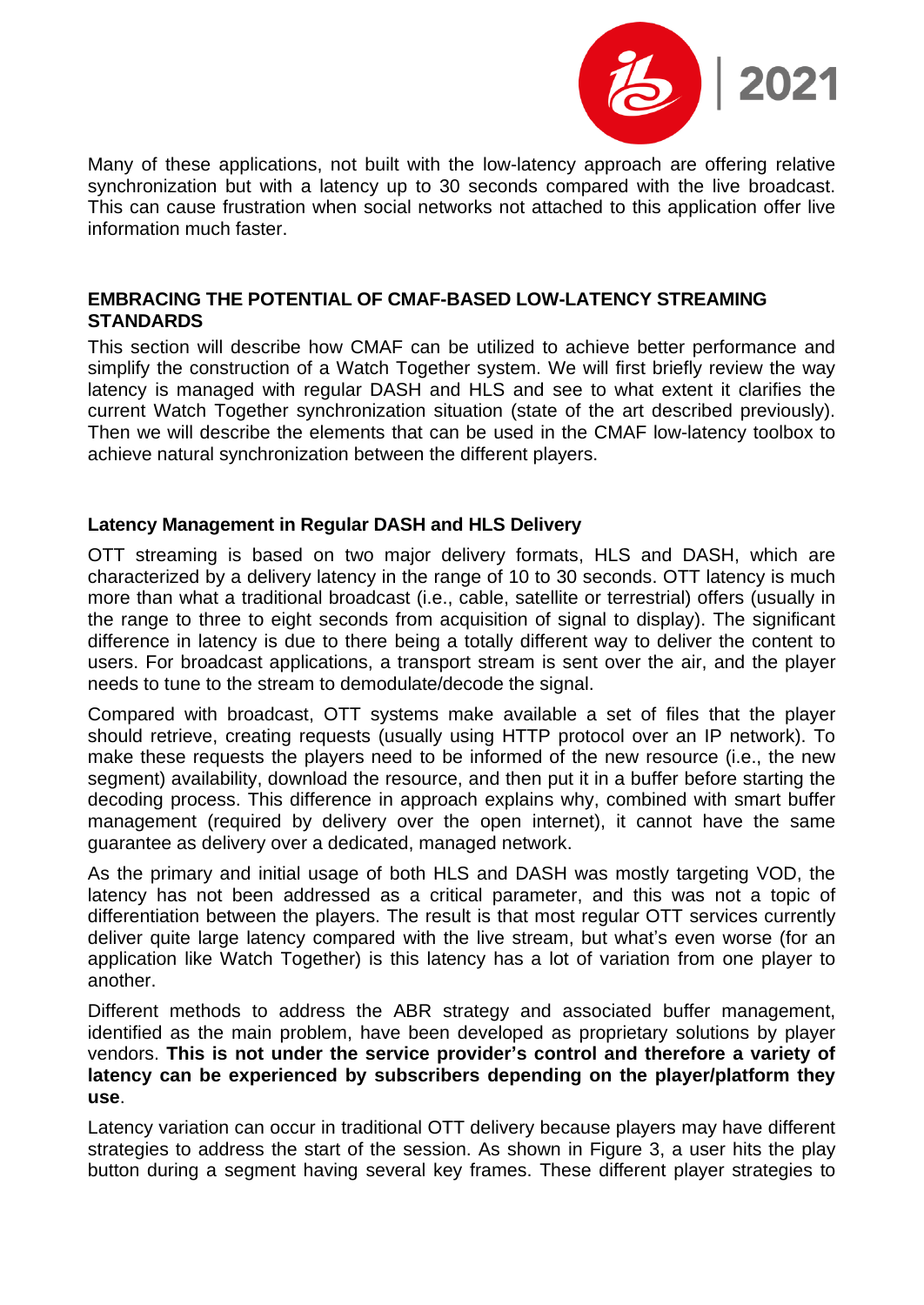

start the playback can produce a latency variation in the range of a segment duration (typically six to 10 seconds):

- The player can download "segment i" and start to display the content starting from beginning of this segment
- The player can download "segment i," parse it and start to display the content beginning from the closest key frame in the past, which compared with the previous approach can provide a latency short by a fraction of a segment duration
- The player can also decide to wait until the new segment is available to start downloading and displaying it



 $\blacksquare$  Key frame (IDR)



# <span id="page-7-0"></span>**The CMAF Low-Latency Tools to Ease Player Synchronization**

The CMAF standard was developed to create a common solution for the media files delivered using HLS and DASH, but it also considered the more recent needs to deliver live OTT services with a latency about the same as broadcast. For that purpose, a set of tools and recommended practices have been described to simplify and help the player to master this low-latency requirement.

Compared with some of the distributed synchronization approaches mentioned previously in this paper, the synchronization enabled by using a low-latency CMAF approach is a server-side client method. Using newly available elements at the media level, namely the CMAF chunks and with the new "service description" element in the DASH manifest and a hint in the manifest and playlist, both HLS and DASH standards have well-documented elements to anchor the players to an absolute time (UTC timing).

For regular latency services (not based on LL CMAF) players were most likely in best effort mode with regards to stream latency, as described above. However, the low-latency services mandate some elements to give the service provider control over the overall latency for any standard compliant player. As the server-to-client latency is well under control with good precision, the client-to-client relative latency, which is the key element for Watch Together applications, is also naturally well controlled.

Looking at the details, the solution for low-latency services is a bit different between HLS and DASH, but both are based on some common rules: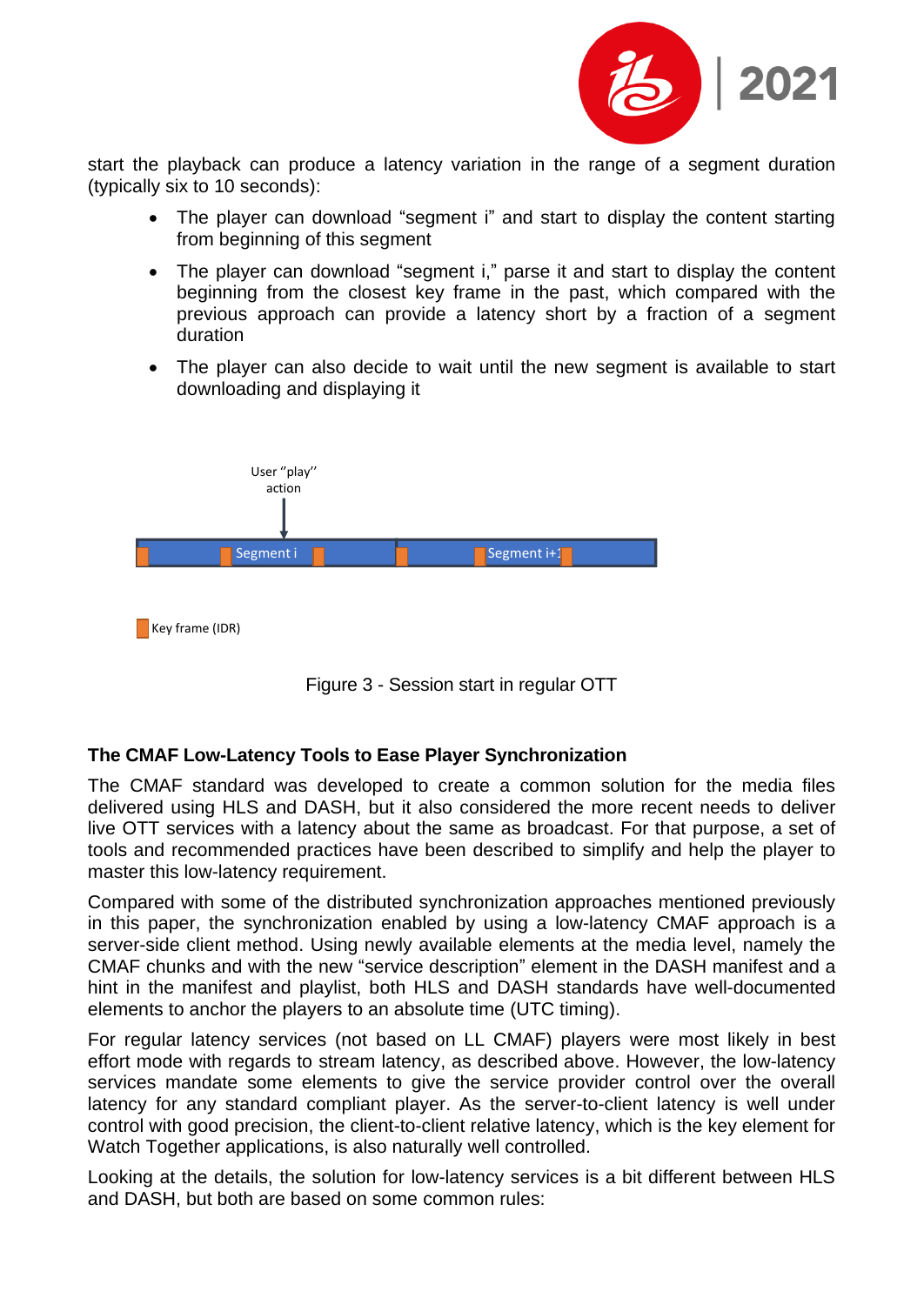

- Both make use of a timeline to announce the availability of segments.
- Both use CMAF chunks, which can be seen as smaller entities (usually smaller than one second in duration) inside a segment.
- Both have tools to drive exactly the media presentation time, thus not letting the player decide on its buffer level.
- The target overall latency can be defined by the service provider to make sure that whatever the network conditions are all the players will be aligned.

Segments built in compliance with CMAF standards and using CMAF chunk elements can be common, but the manifest and playlist have different elements to signal timing-related information.

The DASH solution is described in the DASH Industry Forum Guidelines (6) and its lowlatency extension (7). A new element called "service description" combined with a mandated "producer reference time" information to be set either in the media file (prtf box) or in the manifest gives the unambiguous timing anchors for the segments:

- The "service description" is a new element present in the manifest, giving among other information a target latency (as well as min/max boundaries) for the service. This target latency has to be followed by the player if the value is compatible with what the delivery network can do. It's operator's decision to set a more or less aggressive target based on their knowledge of the targeted device and networks.
- "Producer reference time" information gives the actual time when the content has been either produced or presented at the final ABR encoder input.

With that, a compliant low-latency DASH player can combine the "producer reference time" for a given frame with the target latency to know exactly when this frame should be displayed.

The HLS solution for low latency is based on a different approach to distribute the CMAF chunks, but it also provides a very precise media timeline indication. The part files availabilities are provided directly in the playlist, and the #EXT-X-PROGRAM-DATE-TIME: Tag provides wall clock information of when the first frame of the following segment in the playlist was, for example, entered into the encoder. This information is close to the "producer reference time" mentioned in the DASH specification and can therefore be the exact value of the prtf box contained in the segment.

The PART-HOLD-BACK Tag gives, in a low-latency playback mode, the closest position compared with the live edge (given by the last element in the playlist) where the client can play. This tag can, in combination with EXT-X-PROGRAM-DATE-TIME, determine the target latency the operator has set for the service.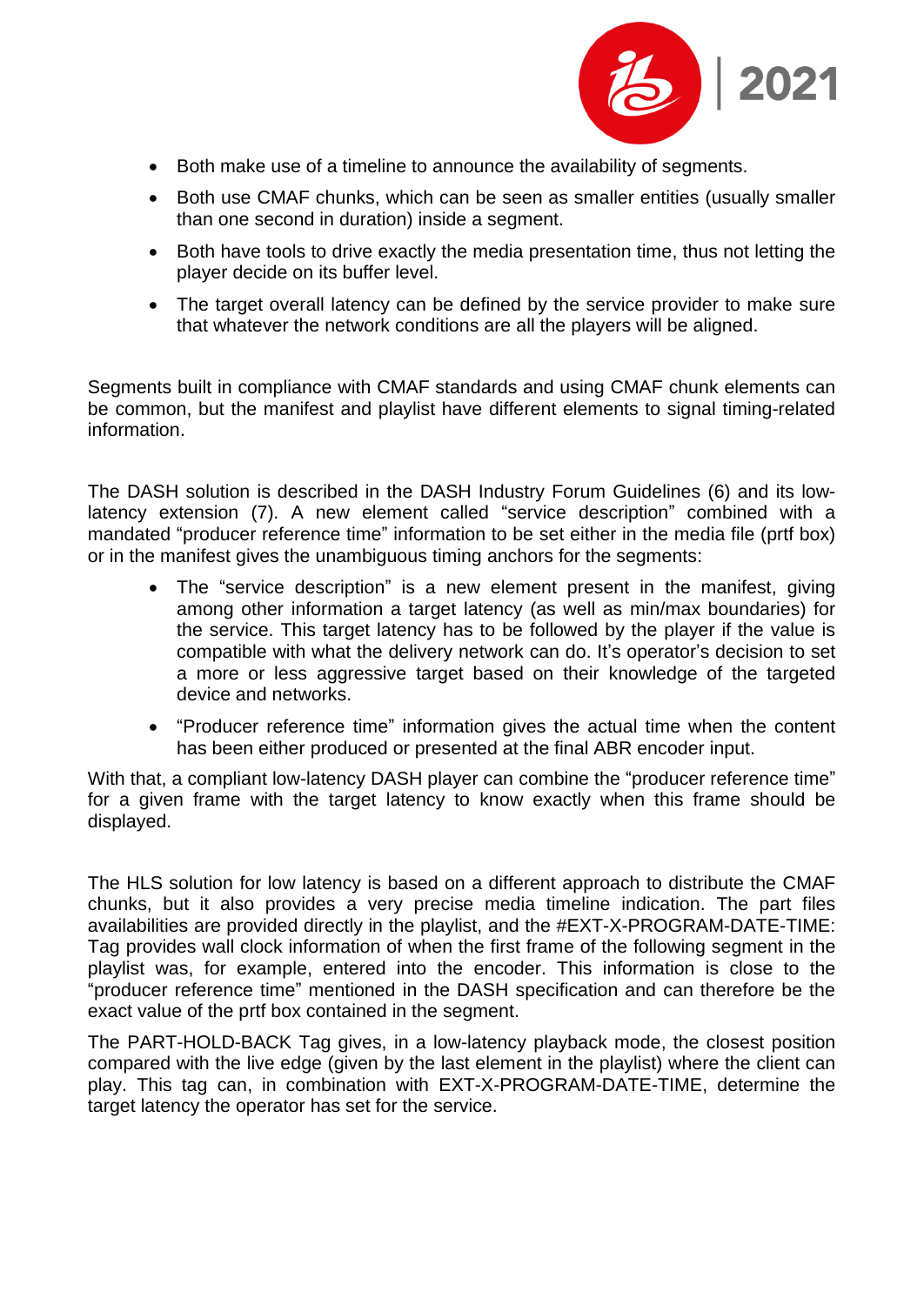

## **Tests Results**

[Figure 4](#page-9-0) illustrates what can be achieved with a low-latency service delivered with HLS or DASH.

- The desktop player at the top, running on a Chrome browser, is a Dash.jsbased player where target latency has been set to 6.5 seconds (DASH stream).
- The player at the bottom left is an Android Exoplayer-based player, running on a Galaxy S6 tablet, playing the same LL DASH stream.
- The player at the bottom right is an HLS player using AVPlayer running on an iPad Pro.

As this can be observed, the three players are in-sync together with an accuracy better than 100 ms. There is no synchronization protocol or interaction between the player except the information contained on the streams.



Figure 4 - Latencies on different players

<span id="page-9-0"></span>The test above was made with collocated devices but the same kind of tests can be made with geographically distributed devices. Similar experiences with players running HLS or DASH streams, one in Europe and other in the U.S., didn't reveal any noticeable difference in latencies (below a second).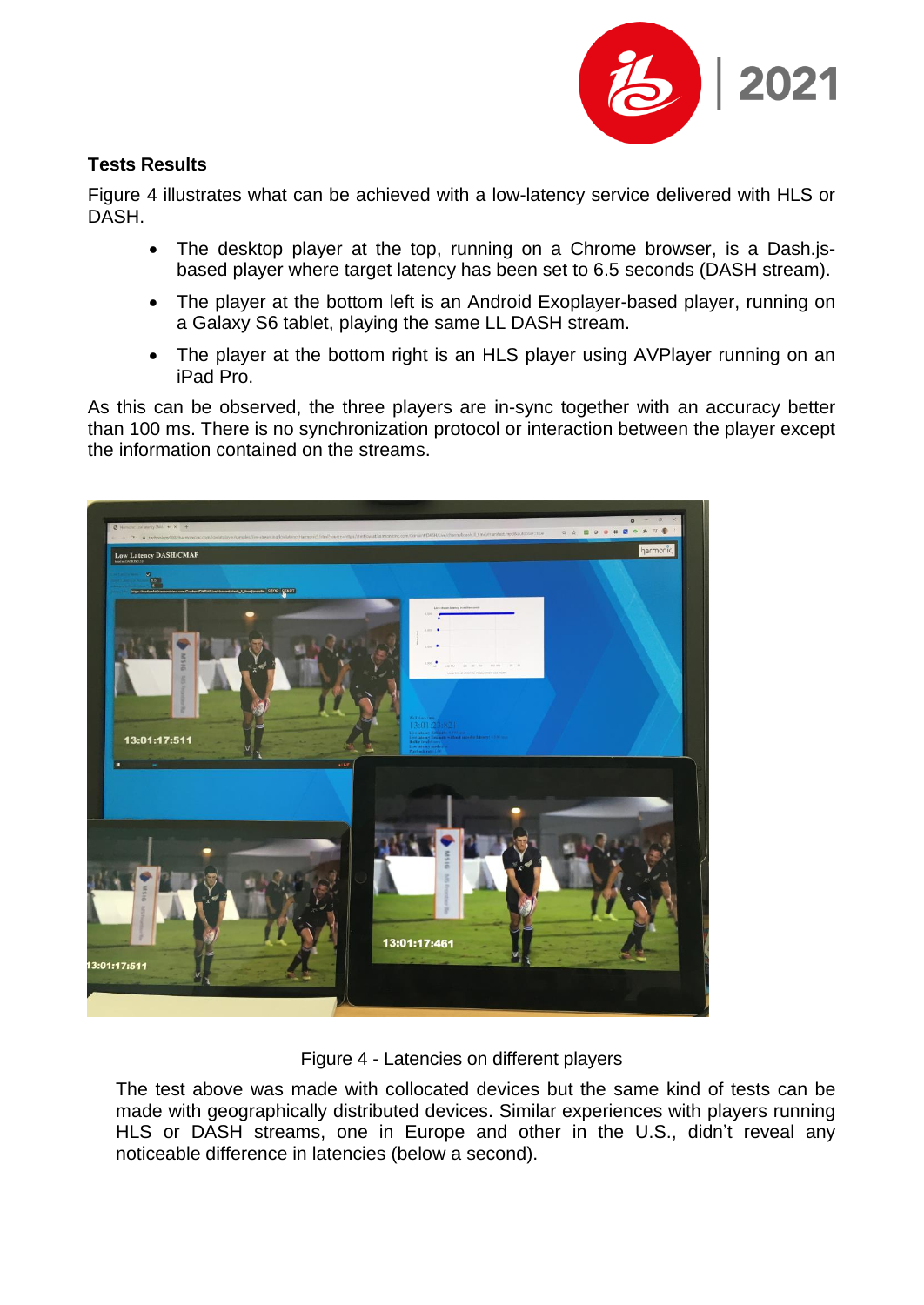

These initial results confirm what low-latency CMAF-based DASH and HLS extensions can provide and show that there is a simple way to provide a Watch Together application for live sport events, for example.

### **CONCLUSIONS**

This paper presented a new approach to guaranteeing proper synchronization between the users of a Watch Together session, using the available tools provided by low-latency HLS and DASH, based on CMAF.

We believe this approach has many advantages for sports event coverage, as these events offer a much better user experience when delivered in low latency. Indeed, this is a fully standardized approach that any player compliant with the low-latency extensions of DASH or HLS can support. By using the time anchor elements, any player, anywhere, will display the same content (same point in time in the media timeline), with an accuracy that can easily be below one second, thus avoiding the need for any client-specified adaption. We believe that creating a Watch Together application is simplified with a focus made on the user interaction capabilities more than lower lever inter-player video synchronization. In addition, no computing power is required on the server side as opposed to a clientbased solution.

Moreover, using the low-latency HLS or DASH standard makes the end-to-end latency on par with the broadcast stream, in the range of about five to seven seconds behind live, which is highly valued by OTT service providers streaming sports events.

Watch Together applications are still in their early days and will move progressively from fully proprietary solutions to more feature-rich, standard-based solutions. Lower-level signal synchronization can be achieved thanks to CMAF low-latency delivery and free the development resources for UX improvements and enable a better user experience, which should be the differentiating factor for any of the next-generation immersive applications.

### **REFERENCES**

- <span id="page-10-0"></span>1. "Co-Watching: Creating the Power of Togetherness," <https://www.sportsilab.com/cowatch-ppi>
- 2. ISO/IEC 23000-19:2020, Information Technology Multimedia application format (MPEG-A) — Part 19: Common media application format (CMAF) for segmented media, [https://www.iso.org/standard/79106.html.](https://www.iso.org/standard/79106.html)
- 3. ISO/IEC 23009-1:2019, Information Technology Dynamic Adaptive Streaming Over HTTP (DASH) — Part 1: Media Presentation Description and Segment Formats (4<sup>th</sup> Edition), <https://www.iso.org/standard/79329.html>
- 4. HTTP Live Streaming 2nd Edition draft-pantos-hls-rfc8216bis-08. <https://datatracker.ietf.org/doc/draft-pantos-hls-rfc8216bis/>
- 5. WebRTC, <https://webrtc.org/>
- 6. Guidelines for Implementation: DASH-IF Interoperability Points V4.3: [https://dash-industry](https://dash-industry-forum.github.io/docs/DASH-IF-IOP-v4.3.pdf)[forum.github.io/docs/DASH-IF-IOP-v4.3.pdf](https://dash-industry-forum.github.io/docs/DASH-IF-IOP-v4.3.pdf)
- 7. Low-Latency Modes for DASH : [https://dash-industry-forum.github.io/docs/CR-Low-Latency-](https://dash-industry-forum.github.io/docs/CR-Low-Latency-Live-r8.pdf)[Live-r8.pdf](https://dash-industry-forum.github.io/docs/CR-Low-Latency-Live-r8.pdf)